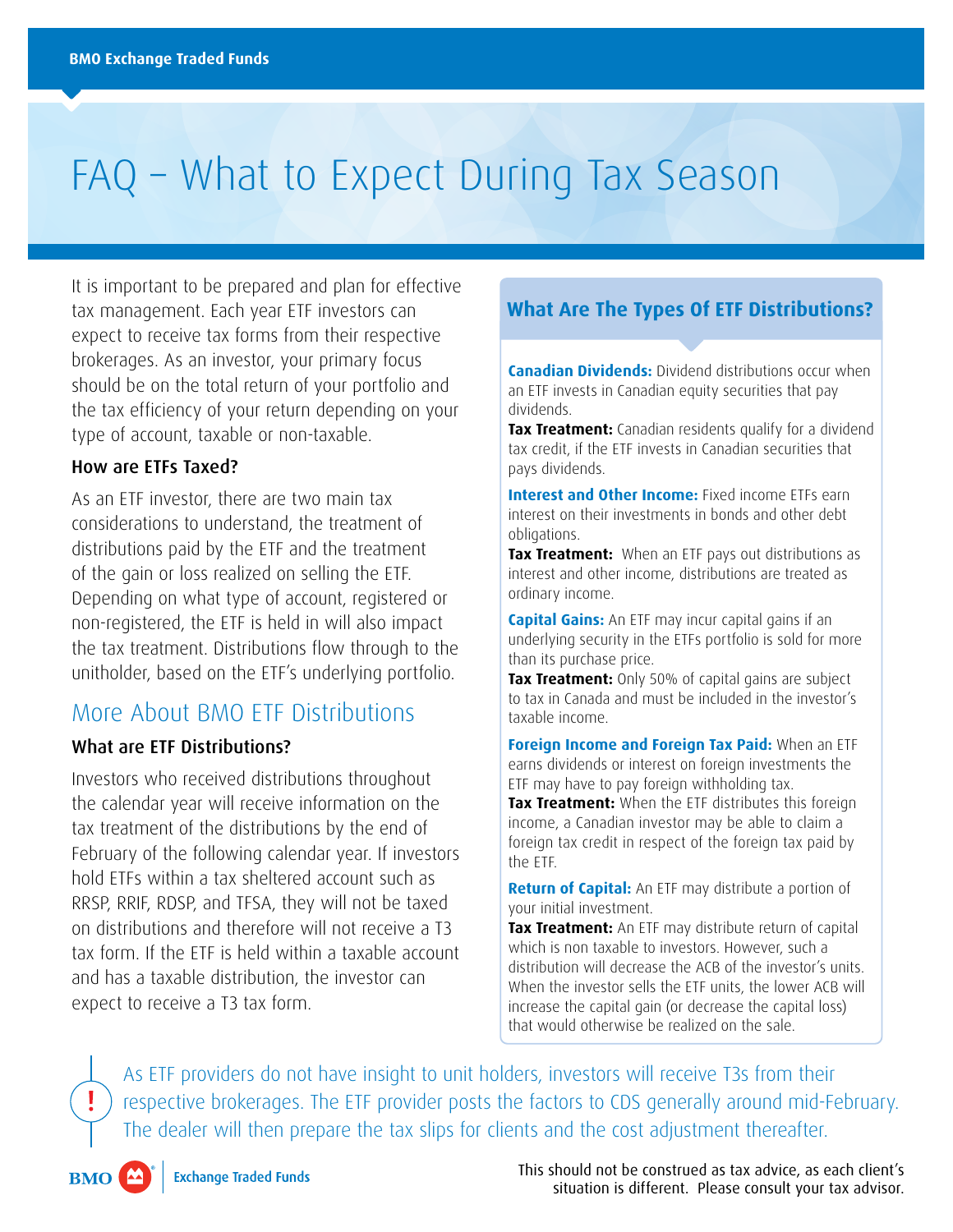#### How are ETF Distributions Paid?

BMO ETFs pay distributions in cash on either a monthly, quarterly, or annual basis. Generally, the greater the income generated in the fund, the higher the distribution frequency. If the ETF has any capital gains, they are typically distributed annually in December and investors receive them as reinvested distributions. BMO Covered Call ETFs also pay out capital gains on the option premiums on a monthly basis.

### What triggers a Capital Gain?

An ETF could incur a capital gain if one of the following events occur:

Performance – If the ETF experiences positive returns since purchase and the underlying investment is sold, the ETF could realize a capital gain.

Corporate Action – When a merger or acquisition occurs on one of the underlying holdings, the ETF may realize a capital gain.

Portfolio Rebalancing - When this occurs, the ETF will trade the underlying securities, which could result in a capital gain.

### More About Return of Capital (ROC)

Any distribution that is paid out in excess of taxable income is classified as ROC. For cash income distributions paid throughout the year, BMO ETFs generally distribute based on the underlying portfolio yield less expenses. This benefits investors by providing greater certainty on the payout. As the ETF grows, the income earned is allocated across unitholders.

The important consideration for ROC, is whether it impacts the sustainability of the distribution. We define good ROC as sustainable, where the invested capital is not depleted over time. We define bad ROC as dipping into the invested capital to support the distribution, which leaves less investment for future years.

#### T Series ETFs

T Series ETFs are designed to provide a higher, predictable and potentially more tax-efficient cash flow. Similar to a T Series Mutual Fund the T Series ETF will pay a fixed annual distribution rate monthly based on end of year NAV and will pay out Return of Capital (ROC) above the portfolio's yield less expenses.

## Reinvested 'Phantom' Distributions

On a cash distribution of ROC, the ACB is reduced by the amount of ROC, since this is a return of the investor's money.

On a reinvested distribution, the ACB is increased, since the investor is paying tax on the distribution. Note that investors do not adjust their ACB from cash distributions of realized capital gains throughout the year since the NAV is decreased by those distributions. These two events can result in a net cost adjustment.

#### Accumulating Units

Accumulating units offer an effective solution to mitigate price declines by reinvesting coupons and consolidating the units.

Accumulating units will distribute a quarterly reinvested and consolidated distribution which will be added back to the NAV. Investors of Accumulating units will still receive a tax slip at year end, similar to distributing ETFs.

#### Inflation Protected Bonds ETFs - Special Income

In general the outstanding principal of the bond rises with inflation for inflation-linked bonds. The principal adjustment and the interest on these bonds are taxed in the year they are accrued. This income may be distributed via reinvestment and consolidation or as "phantom income".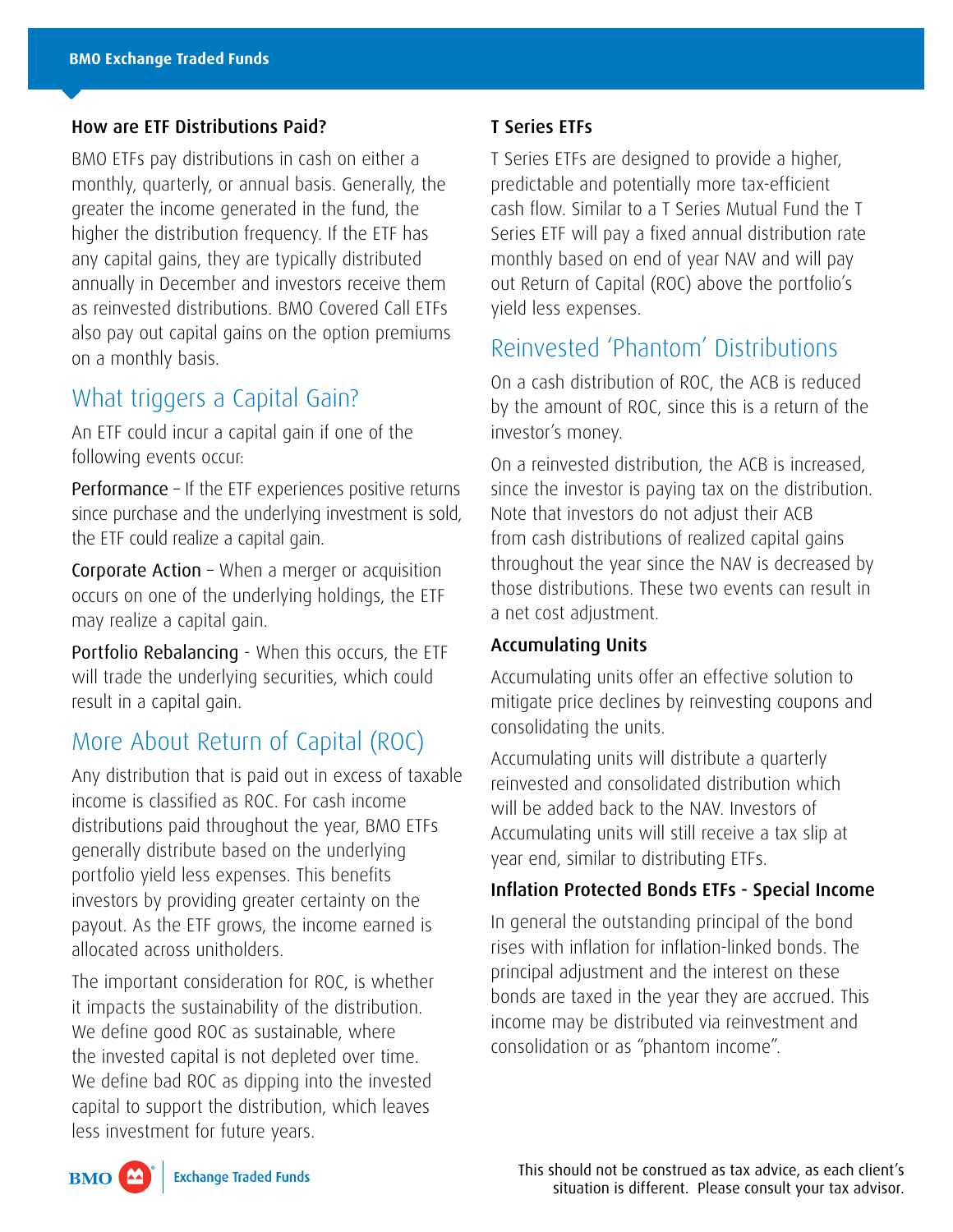# Covered Call ETFs

BMO ETFs treat the premiums earned from writing call options on portfolio securities as capital gains. While the premiums earned are paid out as part of the monthly cash distributions, the premiums are combined with the gains and losses from selling underlying holdings which may result in higher ROC on the T3 tax form. Note that "in-the-money options" do not decrease the value of the ETF, as the increase in value of the sold option is offset by the increase in value of the underlying portfolio holding at the same time. This means that we

consider this good ROC, as the invested capital is not depleted.

### Currency Hedging

On our ETFs, currency hedging is treated as capital gains. We use one month forward contracts, where the gains and losses are recognized as the contract expires in the year. A proxy for capital gains from currency is the movement in the exchange rate over the year, subject to fund growth. These capital gains co-mingle with the gains and losses from the underlying portfolio.

# BMO ETFs – Efficient Solutions for Foreign Investing

By investing in Canadian listed ETFs, investors can mitigate the amount of foreign taxes paid. BMO ETFs offers investors a comprehensive suite of solutions that provide tax effective foreign diversification

### Withholding Taxes

Dividend income received from non-Canadian investments may be subject to withholding taxes. Foreign tax credits can be claimed for investments held in taxable, non-registered accounts. If international securities are held indirectly through a U.S. ETF, withholding taxes are not recoverable. If a Canadian resident holds a US listed ETF that holds international securities in a non-registered account, investors could be subject to paying two levels of withholding tax. BMO ETFs avoid this unrecoverable tax by holding their underlying securities directly, allowing for foreign taxes to be claimed.

### T1135

Investors who own certain foreign property with a total cost over CDN\$100,000 are required to file form T1135. Canadian ETFs are exempt from this reporting requirement, even if they hold foreign securities.

#### U.S. Estate Taxes

High net worth Canadians with worldwide assets exceeding US\$11.58M (2020, indexed to inflation) who have U.S. assets with a value that exceeds US\$60,000 may be required to pay U.S. estate tax upon death on the value of their U.S. assets. Canadian ETFs are generally not considered U.S. assets.

**BMO ETFs Solutions:** ZEA & ZDM & ZEQ Holds International Equities directly.

## **BMO ETFs Solutions:** ZBK & ZUE & ZSP

Canadian ETFs are not subject to the T1135 reporting requirement and ordinarily are not subject to U.S. estate tax.